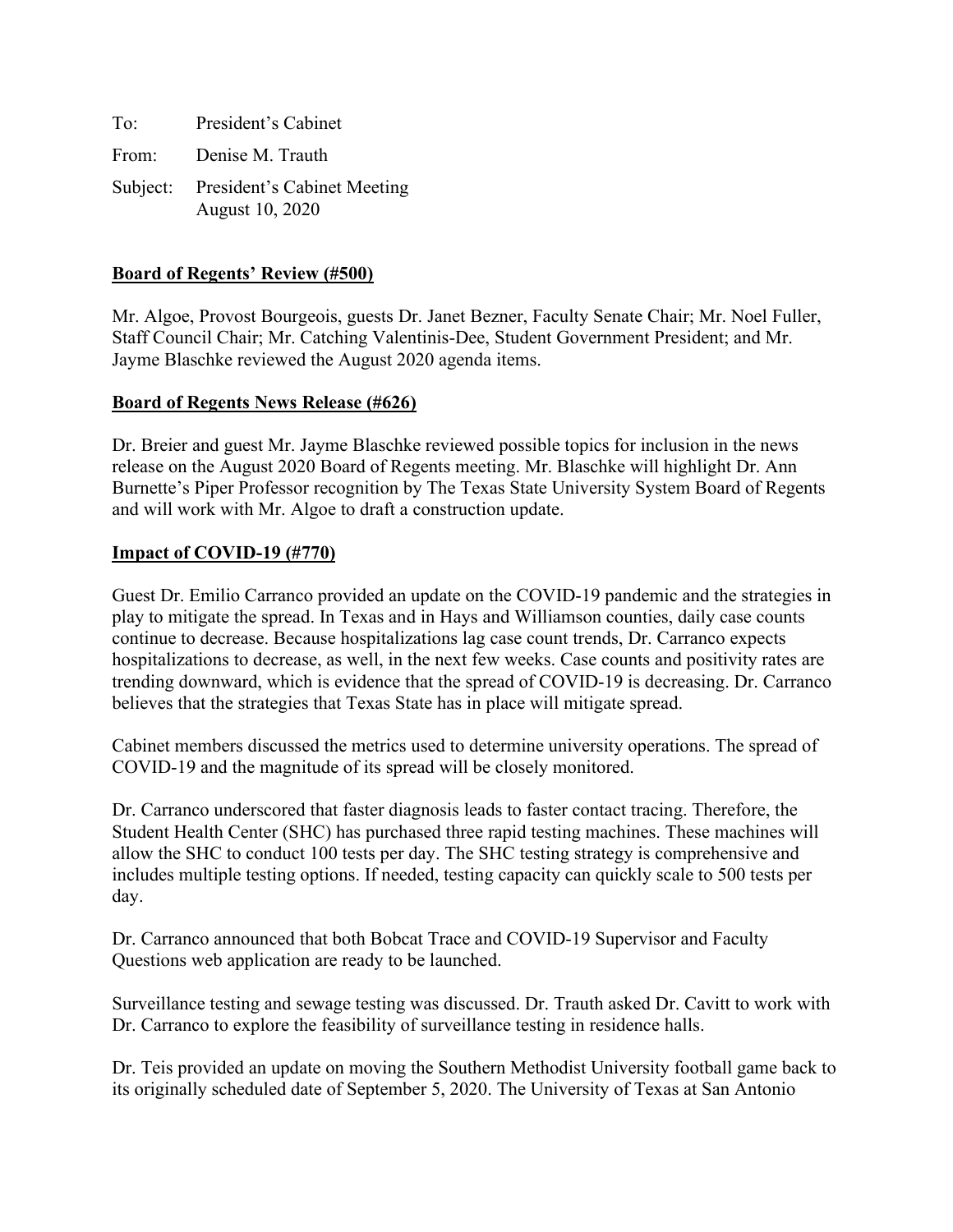game will remain on September 12, 2020. The Ohio University game scheduled for September 26, 2020, has been cancelled because the Mid-American Conference has cancelled all fall sports.

Dr. Lloyd proposed that the new [Compliance and Enforcement](https://www.txstate.edu/coronavirus/road-map/compliance.html) webpage in the [Roadmap](https://www.txstate.edu/coronavirus/road-map.html) addresses when and when not to call the University Police Department (UPD) for acts of health and safety noncompliance. Cabinet members agreed that UPD should not be called for noncompliance. The steps described in the [Compliance and Enforcement](https://www.txstate.edu/coronavirus/road-map/compliance.html) webpage should be utilized. However, if matters escalate to the point that an individual is threatening others or causing a major disturbance to university operations, UPD will assist.

Dr. Trauth discussed soliciting volunteers to encourage students during the first week of fall 2020 classes to comply with Texas State's [health and safety measures.](https://www.txstate.edu/coronavirus/road-map/health-and-safety-measures.html) Cabinet members discussed strategies for encouraging compliance. Dr. Cavitt and Mr. Algoe will devise a first week of school plan that will include involving staff in welcoming students back to our campuses and educating them about Texas State's [health and safety measures.](https://www.txstate.edu/coronavirus/road-map/health-and-safety-measures.html)

Mr. Algoe discussed traffic patterns inside and outside of buildings and reviewed the strategies (e.g., entrance and exit signs and keep right signs) in place to promote physical distancing.

Provost Bourgeois reported that for fall 2020 about 40 percent of classes will be offered online and 60 percent of classes will be offered face-to-face/hybrid. Most of the face-to-face classes will have an online component to reduce classroom density.

Cabinet members approved a request to move tables from the Quad to Bobcat Trail.

## **Demonstration Practices and Scenario Planning**

Mr. Algoe and guests Chief Laurie Clouse and Dr. Brenda Rodriguez continued the discussion on preparing the university for the fall 2020 semester. Dr. Rodriguez presented proposed changes to UPPS 07.04.07, Demonstrations on University Property. Cabinet members approved. This UPPS will be routed through the standard review and approval process.

Communication during a demonstration was discussed. Mr. Algoe, Dr. Breier, and Dr. Cavitt will work together with their respective teams to operationalize a communication plan.

Cabinet members engaged in demonstration scenario-based tabletop exercises to inform standard operating procedures.

In light of the COVID-19 pandemic, the demonstration team will be fitted properly with personal protective equipment.

Dr. Breier will review red team activation procedures.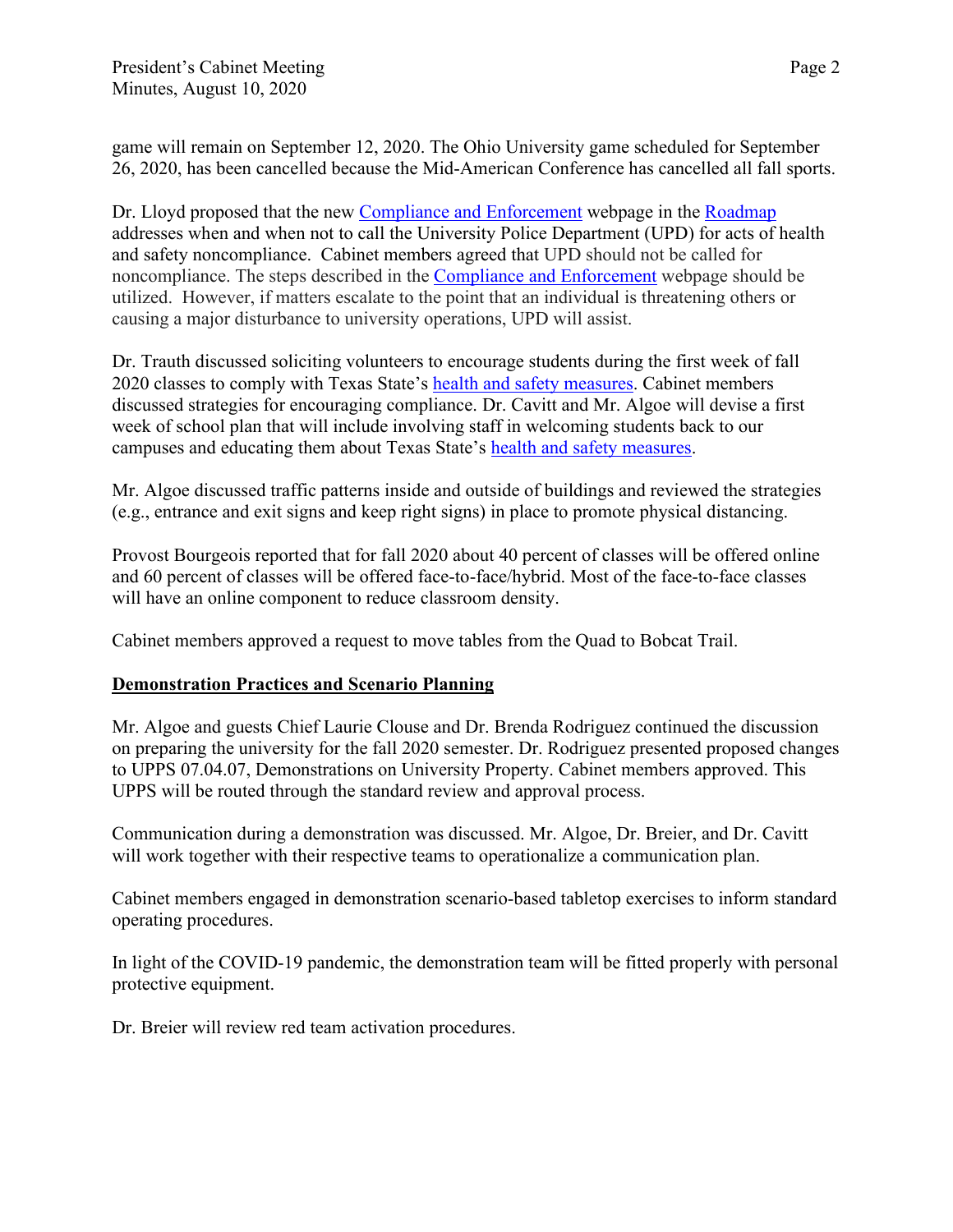# **Enrollment Management (#9)**

Provost Bourgeois and guests Mr. Gary Ray and Mr. Elias Martinez provided a weekly update on fall 2020 enrollment. Student headcount is down 1.9 percent and student credit hours are down 4 percent. Official withdrawals have increased 18 percent, with most cited reasons falling into three main areas: COVID-19-related safety concerns, distance from home, and financial difficulties.

Mr. Martinez provided an update on the health and safety promotional items developed by University Marketing. Stickers and face masks have been delivered and buttons are in production. Once all items arrive, University Marketing will work with its student-facing university partners for distribution.

Mr. Martinez reported that during the previous week, social media centered around virtual commencement and engagement.

# **New Faculty and Staff Organizations (#775)**

Dr. Lloyd discussed a recent application for a new faculty and staff organization. Cabinet members asked Dr. Silva to seek clarification on the name and intention of the proposed organization.

## **RTA 09/28/2020 Continue discussion on a recent application for a new faculty and staff organization.**

## **Recreation and Sports Fee (#170)**

Dr. Cavitt and Mr. Algoe discussed the Student Recreation Center and Student Health Center fees for fully online students. Cabinet members agreed that fully online students will be allowed access to the Student Health Center and the Student Recreation Center.

# **President's Update (#556)**

Dr. Trauth summarized the Board of Governors meeting held on August 4, 2020.

Dr. Trauth announced that beginning on August 24, 2020, Cabinet meetings will be held inperson and physical distancing measures will be followed.

President Trauth and Dr. Cavitt announced that outdoor activities will be limited to 100 students, and physical distancing measures will be followed.

President Trauth discussed the naming of residence halls. The President's Cabinet will discuss this item at a future meeting.